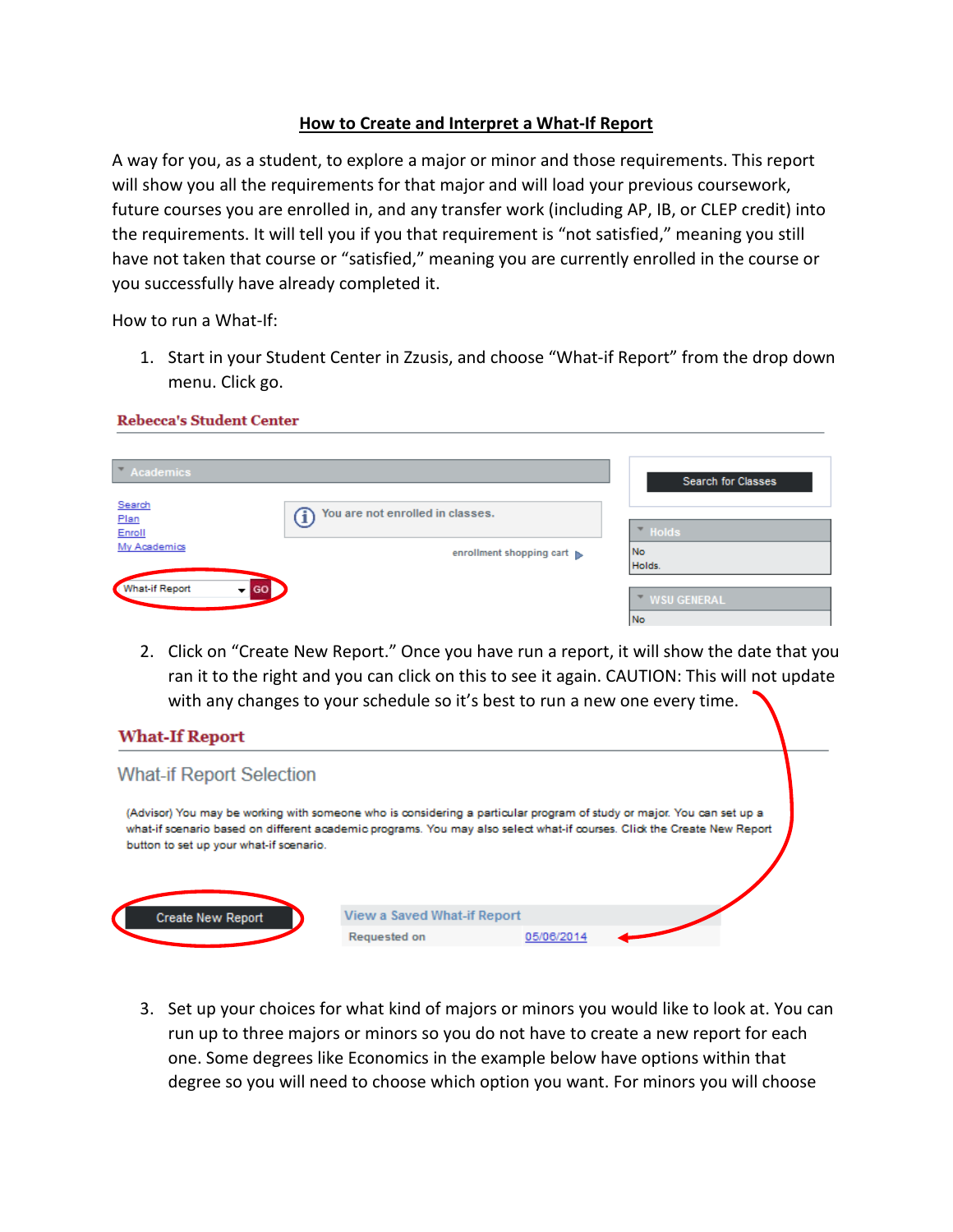your major interest area in the first box and then the actual minor in the third one. Then click "Submit Request."

### **What-If Report**

#### Create What-if Scenario

(Advisor) You may be working with someone who is considering a particular program of study or major. Using this page, you can set up a what-if scenario based on different academic programs. You may also select what-if courses-courses.

Click the Submit Request button to request a degree progress report for the individual based on what-if information you provided.

#### **Career Scenario**

Select a career for which you want the change to take place.

| Institution                        | Career        | Catalog Year         |
|------------------------------------|---------------|----------------------|
| <b>Washington State University</b> | Undergraduate | 2015 Spring Semester |

#### **Program Scenario**

The information that appears on the page by default is your current academic information. You can use the fields below to set up a what-if scenario based on one or more programs of study. You can define up to three scenarios.

| *Campus: Pullman Campus                           | ▼                     |                                                  |
|---------------------------------------------------|-----------------------|--------------------------------------------------|
| <b>Academic Program</b>                           | Academic Plan Type    | <b>Area of Study</b><br>Concentration            |
| Economic Sciences, BS<br>$\overline{\phantom{a}}$ | Major<br>▼            | Economic Sciences -<br><b>Business Economics</b> |
| Economic Sciences, BS<br>$\overline{\phantom{a}}$ | Minor<br>Spanish<br>▼ | n/a<br>▼<br>▼                                    |
| None                                              | None<br>None<br>▼     | None<br>▼                                        |

#### **Course Scenario**

Click the "browse course catalog" button and then select courses for inclusion in your course what-if scenario.

| browse course catalog      |                                                                                 |
|----------------------------|---------------------------------------------------------------------------------|
| <b>What-If Course List</b> | View All $\boxed{\blacksquare}$ First $\blacksquare$ 1 of 1 $\blacksquare$ Last |
| Course                     |                                                                                 |
|                            |                                                                                 |
|                            |                                                                                 |
|                            | <b>Submit Request</b>                                                           |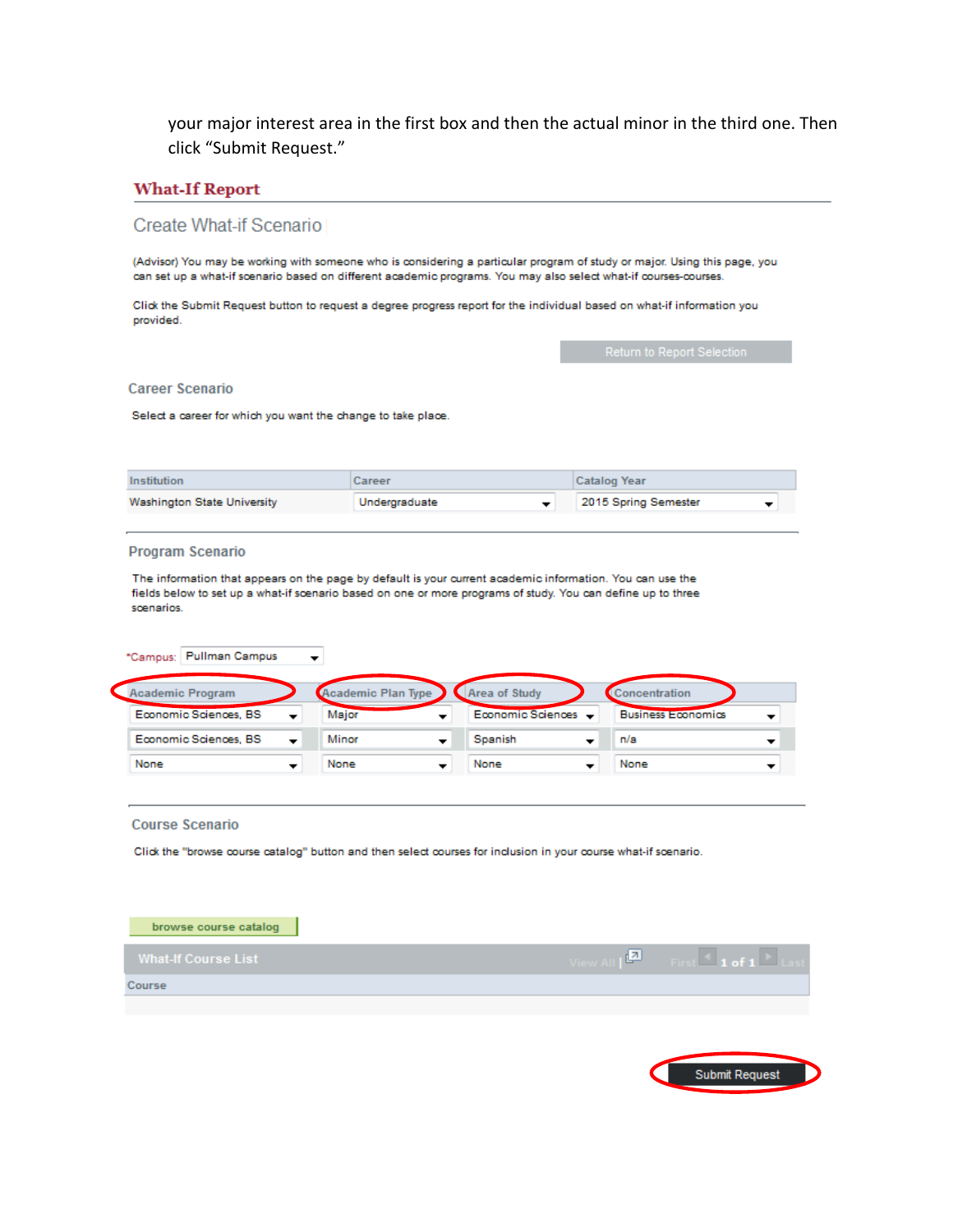4. Hit expand all, or if you want to print/look at the report like a PDF click that button instead. The first section of "Undergraduate University Requirements" are the minimum requirements to graduate from WSU. Use the key to see what each figure represents.

| Washington State University   Undergraduate |                   |             |                    |           |
|---------------------------------------------|-------------------|-------------|--------------------|-----------|
| This report last generated on               | 06/26/2014 8:34AM |             |                    |           |
| collapse all                                | expand all        |             | view report as pdf |           |
|                                             | Taken             | In Progress | <b>T</b> Planned   | ? What-if |
| UNDERGRADUATE UNIVERSITY REQUIREMENTS       |                   |             |                    |           |

5. The following are examples of how you can tell if you have satisfied a requirement or not. The first displayed category [SSCI] has not been satisfied, [ARTS] was fulfilled with a transfer credit, and [PSCI] says satisfied because the student is currently enrolled in it.

|              | UCORE Inquiry in the Creative and Professional Arts [ARTS]                        |              |                         |       |                                  |               |
|--------------|-----------------------------------------------------------------------------------|--------------|-------------------------|-------|----------------------------------|---------------|
|              | Satisfied: UCORE Inquiry in the Creative and Professional Arts - 3 units required |              |                         |       |                                  |               |
|              |                                                                                   |              |                         |       |                                  |               |
|              | V UCORE Inquiry in the Creative and Professional Arts - 3 units required          |              |                         |       |                                  |               |
|              | The following courses were used to satisfy this requirement:                      |              |                         |       |                                  |               |
| Course       | Description                                                                       | <b>Units</b> | When                    | Grade | Transfer<br>Equivalent<br>Detail | <b>Status</b> |
|              | Introduction to Art                                                               |              | 3.35 2014 Fall Semester | тс    | 嶠                                | σ             |
| FINE ART 101 |                                                                                   |              |                         |       |                                  |               |

|        | ▼ UCORE Physical Science - 3 units required                  |              |      |       |        |
|--------|--------------------------------------------------------------|--------------|------|-------|--------|
|        | The following courses were used to satisfy this requirement: |              |      |       |        |
|        |                                                              |              |      |       |        |
| Course | <b>Description</b>                                           | <b>Units</b> | When | Grade | Status |